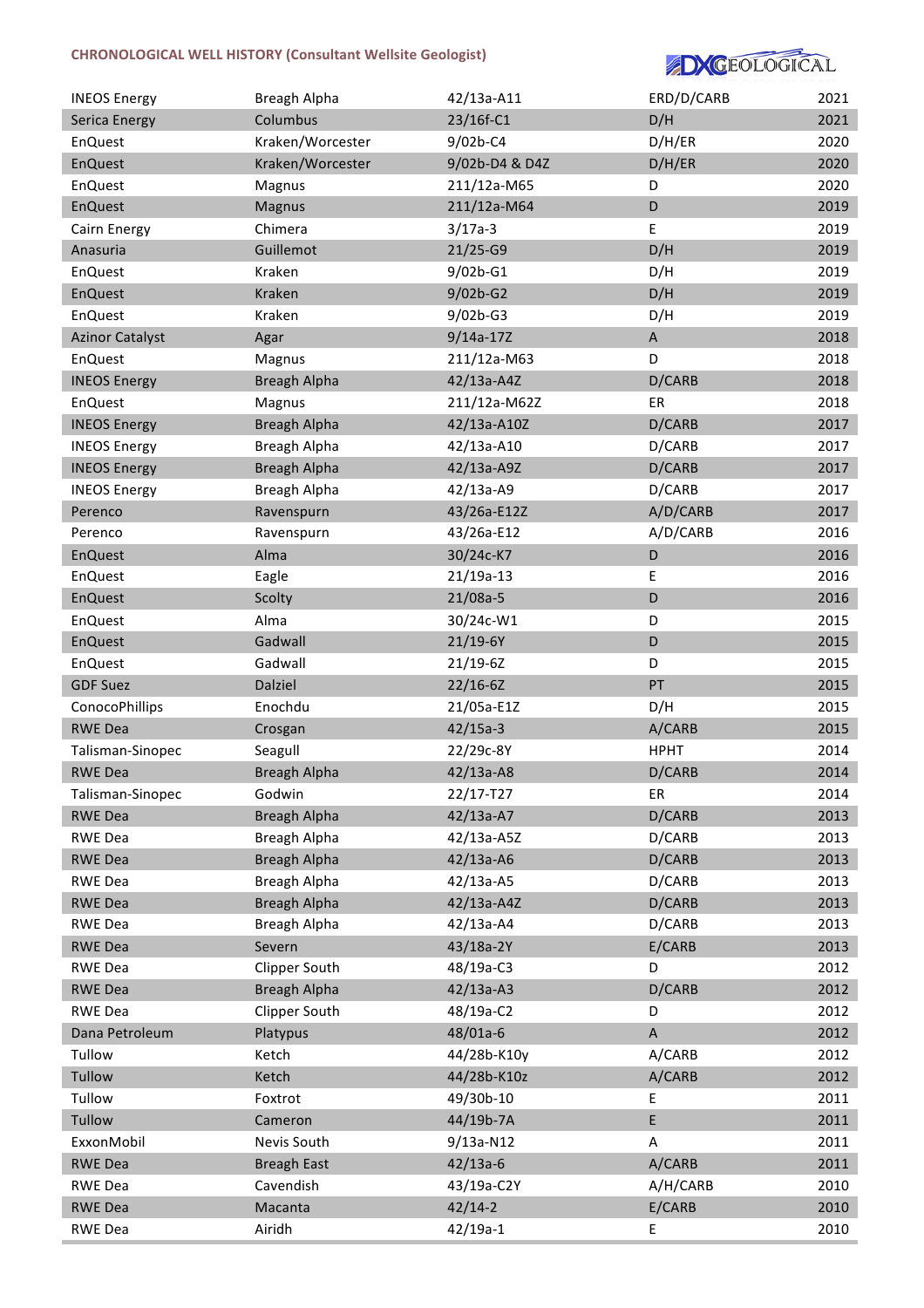| Venture        | Alcyone              | 53/03d-10     | Ε           | 2010 |
|----------------|----------------------|---------------|-------------|------|
| E.ON   Ruhrgas | <b>Babbage</b>       | $48/2a-B3$    | D/H         | 2010 |
| Venture        | Kew                  | 49/04c-7z     | Α           | 2009 |
| Venture        | Kew                  | 49/04c-7      | $\mathsf A$ | 2009 |
| E.ON   Ruhrgas | <b>Babbage</b>       | 48/02a-B2Z    | D/H         | 2009 |
| E.ON   Ruhrgas | <b>Babbage</b>       | 48/02a-B1     | D/H         | 2009 |
| Venture        | Barbarossa           | 47/09c-11     | D           | 2008 |
| E.ON   Ruhrgas | Rita                 | 44/22c-12Z    | D/H         | 2008 |
| E.ON   Ruhrgas | Rita                 | 44/22c-12     | D/H         | 2008 |
| <b>RWE Dea</b> | Topaz                | 49/02a-6      | E/CARB      | 2008 |
| <b>RWE Dea</b> | <b>Tees</b>          | $42/27a-3$    | A           | 2008 |
| E.ON   Ruhrgas | Johnston             | 43/27a-5Z     | A/H         | 2007 |
| E.ON   Ruhrgas | Johnston             | $43/27a-5$    | A/H         | 2007 |
| ExxonMobil     | <b>Beryl Alpha</b>   | $9/13a-AB2x$  | D/H         | 2007 |
| Tullow         | Ketch                | 44/28b-K9Y    | A/CARB      | 2007 |
| Tullow         | Ketch                | 44/28b-K9     | A/CARB      | 2007 |
| Tullow         | Ketch                | 44/28b-K8     | A/CARB      | 2007 |
| Tullow         | Schooner             | 44/26a-7      | A/CARB      | 2006 |
| Tullow         | Schooner             | 44/26a-A10Z   | A/CARB      | 2006 |
| Tullow         | Schooner             | 44/26a-A10    | A/CARB      | 2006 |
| ExxonMobil     | Beryl Alpha          | 9/13a-A81     | D           | 2005 |
| Apache         | <b>Forties Delta</b> | 21/10-D51     | D/H         | 2005 |
| Kerr-McGee     | Courageous           | 30/02a-5      | D/H         | 2005 |
| ExxonMobil     | <b>Nevis</b>         | $9/13a-66y$   | A/H         | 2005 |
| ExxonMobil     | <b>Nevis</b>         | $9/13a-66z$   | A/H         | 2005 |
| Apache         | Forties Echo         | 22/06a-E30z   | D           | 2005 |
| ExxonMobil     | Beryl Bravo          | 9/13a-B65Z    | D/H         | 2005 |
| Apache         | Forties Echo         | 22/6a-E29w    | D           | 2005 |
| ExxonMobil     | Beryl Bravo          | 9/13a-B64Y    | D/H         | 2004 |
| Apache         | <b>Forties Echo</b>  | 22/06a-E27    | D           | 2004 |
| Apache         | Forties Echo         | 22/06a-E26    | D           | 2004 |
| Apache         | Forties Echo         | 22/06a-E24y   | D           | 2004 |
| ExxonMobil     | Beryl Alpha          | 9/13a-A80z    | D           | 2004 |
| ExxonMobil     | Gawain               | 49/29a-10     | A           | 2004 |
| ExxonMobil     | Beryl Alpha          | 9/13a-A79     | D/H         | 2003 |
| ExxonMobil     | <b>Beryl Bravo</b>   | $9/13a - B62$ | D/H         | 2003 |
| ExxonMobil     | Camelot East         | 53/02-11      | D           | 2003 |
| Kerr-McGee     | Janice               | 30/17a-J9Z    | D/H         | 2003 |
| ExxonMobil     | Beryl Bravo          | $9/13a-B59y$  | D/H         | 2003 |
| ExxonMobil     | <b>Beryl Bravo</b>   | 9/13a-B59z    | D/H         | 2003 |
| ExxonMobil     | Beryl Bravo          | $9/13a - B58$ | D           | 2003 |
| Kerr-McGee     | Tullich              | $9/23a-T2X$   | D           | 2002 |
| Kerr-McGee     | Leadon               | 9/14b-S7      | D/H         | 2002 |
| Kerr-McGee     | Leadon               | $9/14b-52X$   | D/H         | 2002 |
| Kerr-McGee     | Leadon               | 9/14b-S2Z     | D/H         | 2002 |
| Kerr-McGee     | Tullich              | $9/23a-T1$    | D           | 2002 |
| Kerr-McGee     | Janice               | 30/17a-J7Z    | D/H         | 2001 |

# **CHRONOLOGICAL WELL HISTORY (Data Engineer & Mudlogger)**

| <b>Talisman</b> | Hannay          | 20/05c-8,8Z,8Y    | D/H | 2001 |
|-----------------|-----------------|-------------------|-----|------|
| ExxonMobil      | Skene           | 9/19-S4,S4z       | D/H | 2001 |
| <b>BP</b> Amoco | Arbroath        | $22/17 - T21$     | D/H | 2001 |
| <b>BP</b> Amoco | Foinaven        | 204/19-B10a, p28a | D/H | 2001 |
| <b>BP</b> Amoco | <b>Foinaven</b> | 204/19-B10a, p28b | D/H | 2001 |

BP Amoco Foinaven 204/19-B10z,p28b D/H 2001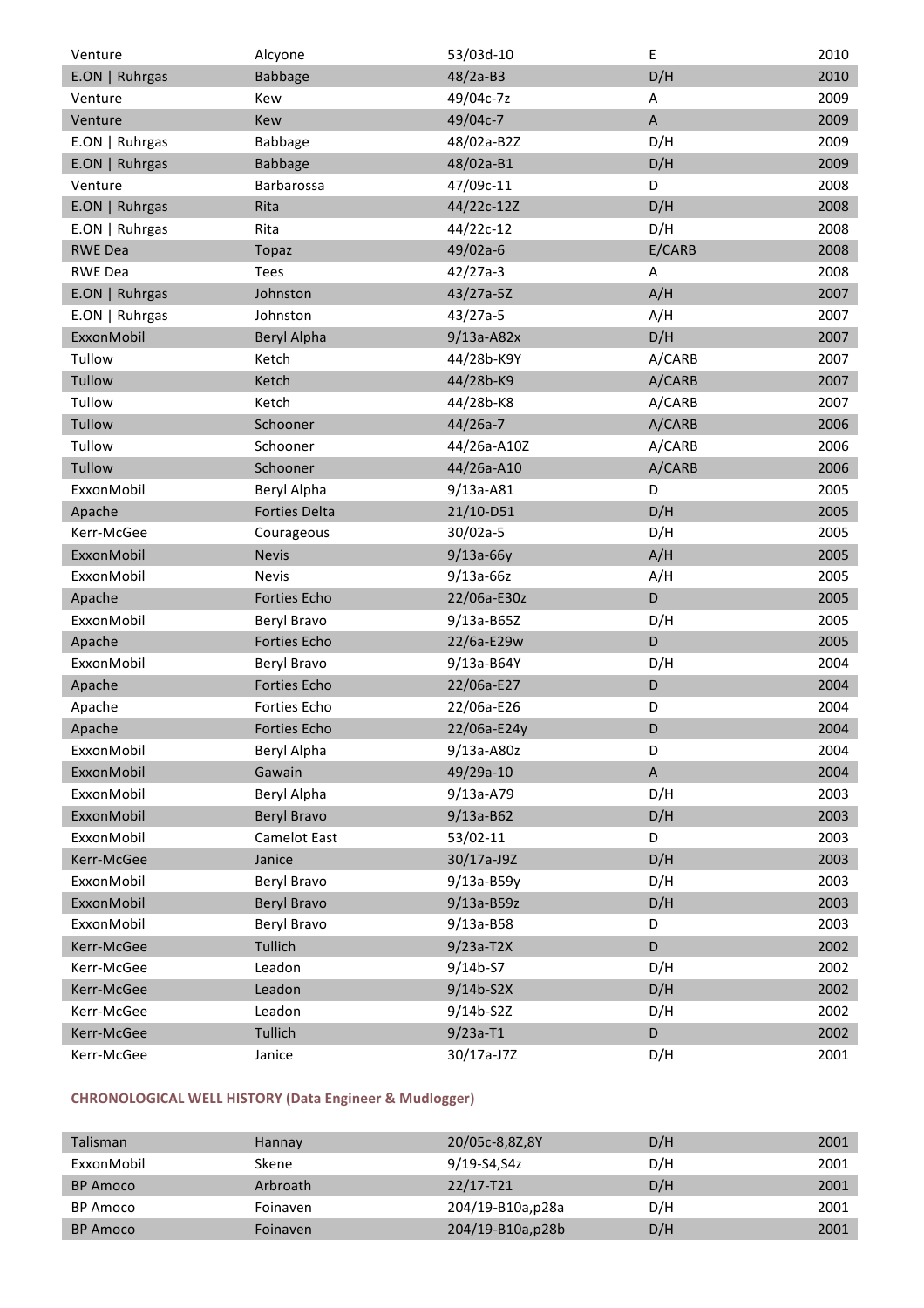| <b>BP Amoco</b> | Schiehallion         | 204/20-P            | E           | 2001 |
|-----------------|----------------------|---------------------|-------------|------|
| <b>BP Amoco</b> | Rijn                 | P15-15              | D/H         | 2001 |
| <b>BP Amoco</b> | North Davey          | 49/30a-7A           | D/H         | 2000 |
| Conoco          | Viking               | 49/12a-K4, K4z, K5  | D/H         | 2000 |
| Conoco          | Vixen                | 49/17-13z           | D/H         | 2000 |
| Shell           | <b>Bass</b>          | $14/28a-3$          | E           | 2000 |
| Shell           | Schooner             | 44/26a-A8           | D           | 2000 |
| Conoco          | Callisto North       | 49/22-N, N1, N3, N6 | D/H         | 1999 |
| Kerr-McGee      | Leadon               | $9/14a-B,Bx,By,Bz$  | A/H         | 1999 |
| Shell           | Gawain               | 49/24-A1Y           | E           | 1999 |
| <b>BP Amoco</b> | Schiehallion         | 204/20-LO3          | E           | 1998 |
| <b>BP Amoco</b> | Forties              | 22/06a-Various      | D/H         | 1998 |
| ExxonMobil      | Ganymede             | 49/22-Z7            | D/H         | 1998 |
| ExxonMobil      | Malory               | 48/12c-10           | A           | 1997 |
| <b>BP Amoco</b> | Appleton Beta        | $30/11b-4$          | $\mathsf A$ | 1997 |
| <b>BP Amoco</b> | Ettrick              | 20/03a-6            | E           | 1997 |
| <b>BP Amoco</b> | Scott                | $15/22 - 14$        | PT          | 1997 |
| <b>ARCO</b>     | Thunderball          | $14/26b-5$          | E           | 1997 |
| Marathon        | <b>West Brae</b>     | 16/06a-V1           | E           | 1997 |
| ExxonMobil      | <b>SNS Gas Basin</b> | 49/22-18            | E/A         | 1996 |
| ExxonMobil      | Camelot              | 53/01a-13           | $\mathsf A$ | 1996 |
| Conoco          | MacCulloch           | 15/24b-W1, W1z      | E/H         | 1996 |
| <b>ARCO</b>     | Waveney              | 48/17c-12           | E           | 1996 |
| Ranger          | Anglia               | 48/18b-13           | E           | 1996 |
| Premier         | Lybster              | $11/24-1$           | E           | 1996 |
| Enterprise      | Nelson               | 22/11-N16y          | D/H         | 1996 |
| <b>BP Amoco</b> | De Ruyter            | P11-02              | E           | 1996 |
| ExxonMobil      | SNS Gas Basin        | 49/22-16,17         | E/A         | 1995 |
| ExxonMobil      | Gawain               | 49/29a-G2,st        | D/H         | 1995 |
| <b>BP Amoco</b> | Davy                 | 49/30a-DC,DD        | D/H         | 1995 |
| Phillips        | Alison               | 49/11a-B1X, B1Y     | E/H         | 1995 |
| Kerr-McGee      | Lyme Bay             | $97/12 - 1$         | E           | 1995 |
| Norsk Hydro     | Namibia              | 1911-10-1           | E           | 1995 |

#### **KEY**

E - Exploration; A - Appraisal; D - Development; H - Horizontal/Deviated; HPHT - High Press/Temp; ER - Extended Reach; CARB - Carboniferous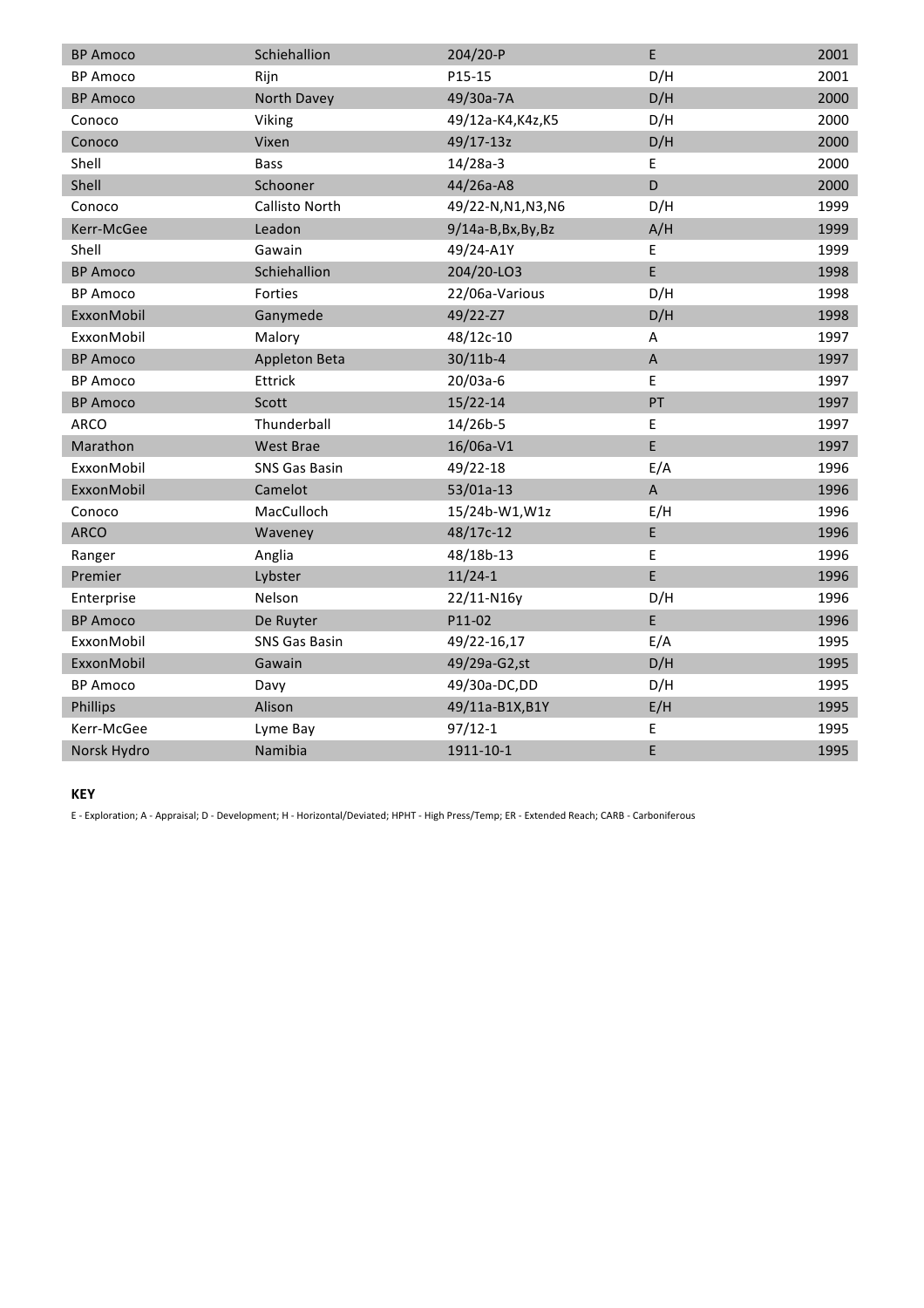### WELL HISTORY BY OPERATOR (Consultant Wellsite Geologist)



| Anasuria               | Guillemot           | $21/25-G9$     | D/H         | 2019 |
|------------------------|---------------------|----------------|-------------|------|
| Apache                 | Forties Delta       | 21/10-D51      | D/H         | 2005 |
| Apache                 | <b>Forties Echo</b> | 22/06a-E30z    | D           | 2005 |
| Apache                 | Forties Echo        | 22/06a-E29w    | D           | 2005 |
| Apache                 | Forties Echo        | 22/06a-E27     | D           | 2004 |
| Apache                 | Forties Echo        | 22/06a-E26     | D           | 2004 |
| Apache                 | Forties Echo        | 22/06a-E24y    | D           | 2004 |
| <b>EnQuest</b>         | Magnus              | 211/12a-M64    | D           | 2019 |
| <b>Azinor Catalyst</b> | Agar                | $9/14a-17Z$    | A           | 2018 |
| Cairn Energy           | Chimera             | $3/17a-3$      | E           | 2019 |
| ConocoPhillips         | Enochdu             | 21/05a-E1Z     | D/H         | 2015 |
| Dana Petroleum         | Platypus            | 48/01a-6       | A           | 2012 |
| <b>EnQuest</b>         | Kraken/Worcester    | 9/02b-C4       | D/H/ER      | 2020 |
| <b>EnQuest</b>         | Kraken/Worcester    | 9/02b-D4 & D4Z | D/H/ER      | 2020 |
| EnQuest                | Magnus              | 211/12a-M65    | D           | 2020 |
| <b>EnQuest</b>         | Magnus              | 211/12a-M64    | D           | 2019 |
| <b>EnQuest</b>         | Kraken              | 9/02b-G1       | D/H         | 2019 |
| EnQuest                | Kraken              | $9/02b-G2$     | D/H         | 2019 |
| <b>EnQuest</b>         | Kraken              | $9/02b-G3$     | D/H         | 2019 |
| <b>EnQuest</b>         | Magnus              | 211/12a-M63    | D           | 2018 |
| <b>EnQuest</b>         | Magnus              | 211/12a-M62Z   | ER          | 2018 |
| EnQuest                | Alma                | 30/24c-K7      | D           | 2016 |
| <b>EnQuest</b>         | Eagle               | $21/19a-13$    | $\sf E$     | 2016 |
| <b>EnQuest</b>         | Scolty              | 21/08a-5       | D           | 2016 |
| <b>EnQuest</b>         | Alma                | 30/24c-W1      | D           | 2015 |
| <b>EnQuest</b>         | Gadwall             | 21/19-6Y       | D           | 2015 |
| <b>EnQuest</b>         | Gadwall             | $21/19 - 6Z$   | D           | 2015 |
| E.ON   Ruhrgas         | Babbage             | 48/02a-B3      | D/H         | 2010 |
| E.ON   Ruhrgas         | <b>Babbage</b>      | 48/02a-B2Z     | D/H         | 2009 |
| E.ON   Ruhrgas         | Babbage             | 48/02a-B1      | D/H         | 2009 |
| E.ON   Ruhrgas         | Rita                | 44/22c-12Z     | D/H         | 2008 |
| E.ON   Ruhrgas         | Rita                | 44/22c-12      | D/H         | 2008 |
| E.ON   Ruhrgas         | Johnston            | 43/27a-5Z      | A/H         | 2007 |
| E.ON   Ruhrgas         | Johnston            | $43/27a-5$     | A/H         | 2007 |
| ExxonMobil             | Nevis South         | 9/13a-N12      | $\mathsf A$ | 2011 |
| ExxonMobil             | Beryl Alpha         | $9/13a-AB2x$   | D/H         | 2007 |
| ExxonMobil             | <b>Beryl Alpha</b>  | $9/13a-AB1$    | D           | 2005 |
| ExxonMobil             | <b>Nevis</b>        | $9/13a-66y$    | A/H         | 2005 |
| ExxonMobil             | <b>Nevis</b>        | $9/13a-66z$    | A/H         | 2005 |
| ExxonMobil             | Beryl Bravo         | 9/13a-B65Z     | D/H         | 2005 |
| ExxonMobil             | <b>Beryl Bravo</b>  | 9/13a-B64Y     | D/H         | 2004 |
| ExxonMobil             | Beryl Alpha         | 9/13a-A80z     | D           | 2004 |
| ExxonMobil             | Gawain              | 49/29a-10      | $\mathsf A$ | 2004 |
| ExxonMobil             | Beryl Alpha         | 9/13a-A79      | D/H         | 2003 |
| ExxonMobil             | <b>Beryl Bravo</b>  | 9/13a-B62      | D/H         | 2003 |
| ExxonMobil             | Camelot East        | 53/02-11       | D           | 2003 |
| ExxonMobil             | <b>Beryl Bravo</b>  | $9/13a-B59y$   | D/H         | 2003 |
| ExxonMobil             | Beryl Bravo         | 9/13a-B59z     | D/H         | 2003 |
| ExxonMobil             | <b>Beryl Bravo</b>  | 9/13a-B58      | D           | 2003 |
| <b>GDF Suez</b>        | Dalziel             | $22/16 - 6Z$   | PT          | 2015 |
| <b>INEOS Energy</b>    | <b>Breagh Alpha</b> | 42/13a-A11     | ERD/D/CARB  | 2021 |
| <b>INEOS Energy</b>    | Breagh Alpha        | 42/13a-A4Z     | D/CARB      | 2018 |
|                        |                     |                |             |      |

In the control of the control of the control of the control of the control of the control of the control of the control of the control of the control of the control of the control of the control of the control of the contr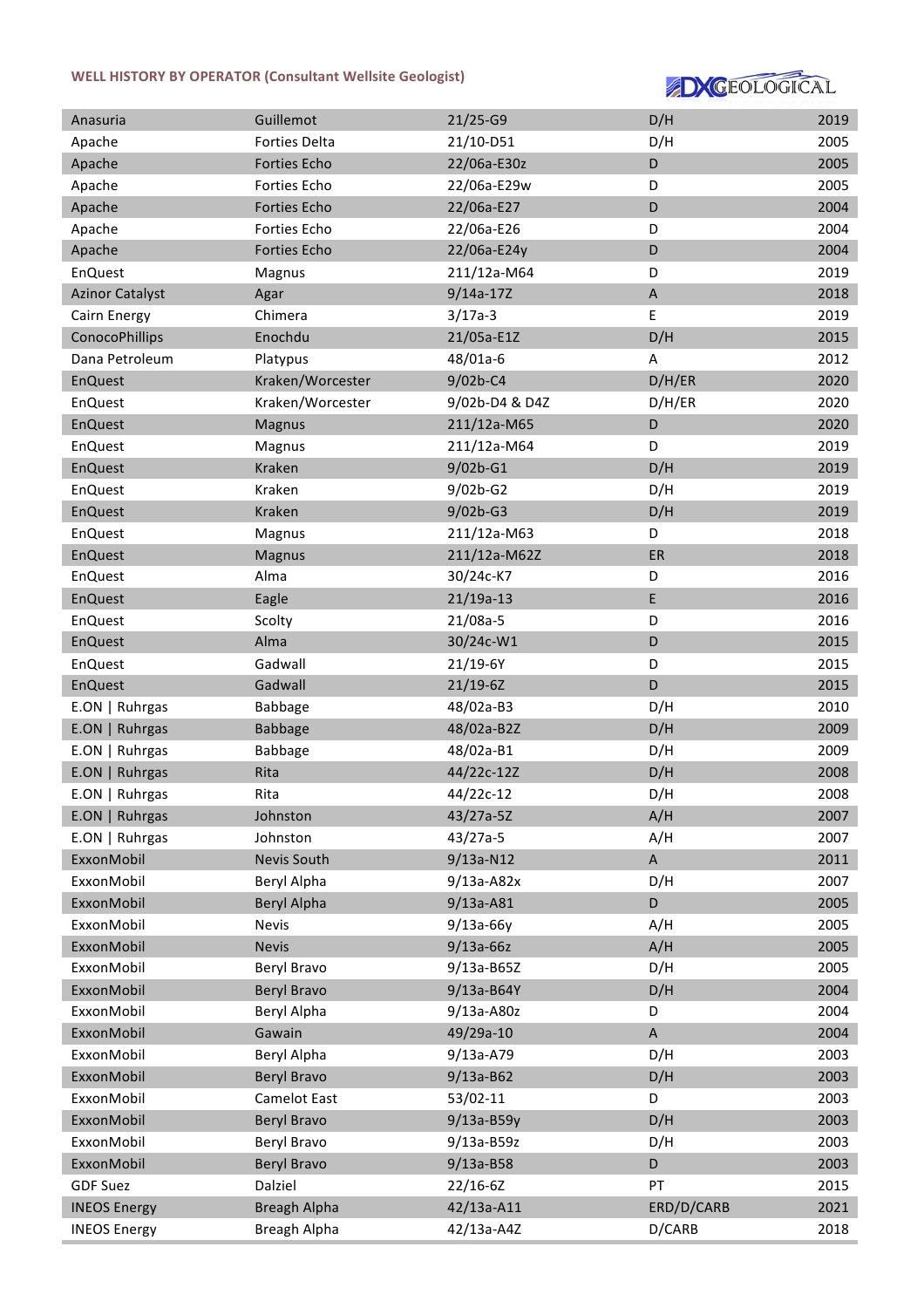| <b>INEOS Energy</b>  | Breagh Alpha        | 42/13a-A10  | D/CARB      | 2017 |
|----------------------|---------------------|-------------|-------------|------|
| <b>INEOS Energy</b>  | <b>Breagh Alpha</b> | 42/13a-A9Z  | D/CARB      | 2017 |
| <b>INEOS Energy</b>  | Breagh Alpha        | 42/13a-A9   | D/CARB      | 2017 |
| Kerr-McGee           | Courageous          | $30/02a-5$  | D/H         | 2005 |
| Kerr-McGee           | Janice              | 30/17a-J9Z  | D/H         | 2003 |
| Kerr-McGee           | Tullich             | $9/23a-T2X$ | D           | 2002 |
| Kerr-McGee           | Leadon              | $9/14b-57$  | D/H         | 2002 |
| Kerr-McGee           | Leadon              | $9/14b-52X$ | D/H         | 2002 |
| Kerr-McGee           | Leadon              | 9/14b-S2Z   | D/H         | 2002 |
| Kerr-McGee           | Tullich             | $9/23a-T1$  | D           | 2002 |
| Kerr-McGee           | Janice              | 30/17a-J7Z  | D/H         | 2001 |
| Perenco              | Ravenspurn          | 43/26a-E12Z | A/D/CARB    | 2017 |
| Perenco              | Ravenspurn          | 43/26a-E12  | A/D/CARB    | 2016 |
| <b>RWE Dea</b>       | Crosgan             | $42/15a-3$  | A/CARB      | 2015 |
| <b>RWE Dea</b>       | Breagh Alpha        | 42/13a-A8   | D/CARB      | 2014 |
| <b>RWE Dea</b>       | <b>Breagh Alpha</b> | 42/13a-A7   | D/CARB      | 2013 |
| RWE Dea              | Breagh Alpha        | 42/13a-A5Z  | D/CARB      | 2013 |
| <b>RWE Dea</b>       | <b>Breagh Alpha</b> | 42/13a-A6   | D/CARB      | 2013 |
| RWE Dea              | Breagh Alpha        | 42/13a-A5   | D/CARB      | 2013 |
| <b>RWE Dea</b>       | <b>Breagh Alpha</b> | 42/13a-A4Z  | D/CARB      | 2013 |
| RWE Dea              | Breagh Alpha        | 42/13a-A4   | D/CARB      | 2013 |
| <b>RWE Dea</b>       | Severn              | 43/18a-2Y   | E/CARB      | 2013 |
| RWE Dea              | Clipper South       | 48/19a-C3   | D           | 2012 |
| <b>RWE Dea</b>       | <b>Breagh Alpha</b> | $42/13a-AB$ | D/CARB      | 2012 |
| RWE Dea              | Clipper South       | 48/19a-C2   | D           | 2012 |
| <b>RWE Dea</b>       | <b>Breagh East</b>  | $42/13a-6$  | A/CARB      | 2011 |
| RWE Dea              | Cavendish           | 43/19a-C2Y  | A/H/CARB    | 2010 |
| <b>RWE Dea</b>       | Macanta             | $42/14-2$   | E/CARB      | 2010 |
| RWE Dea              | Airidh              | $42/19a-1$  | E           | 2010 |
| <b>RWE Dea</b>       | Topaz               | 49/02a-6    | E/CARB      | 2008 |
| RWE Dea              | Tees                | $42/27a-3$  | A           | 2008 |
| <b>Serica Energy</b> | Columbus            | 23/16f-C1   | D/H         | 2021 |
| Talisman-Sinopec     | Seagull             | 22/29c-8Y   | <b>HPHT</b> | 2014 |
| Talisman-Sinopec     | Godwin              | 22/17-T27   | ER          | 2014 |
| Tullow               | Ketch               | 44/28b-K10y | A/CARB      | 2012 |
| Tullow               | Ketch               | 44/28b-K10z | A/CARB      | 2012 |
| Tullow               | Foxtrot             | 49/30b-10   | E           | 2011 |
| Tullow               | Cameron             | 44/19b-7A   | E           | 2011 |
| Tullow               | Ketch               | 44/28b-K9Y  | A/CARB      | 2007 |
| Tullow               | Ketch               | 44/28b-K9   | A/CARB      | 2007 |
| Tullow               | Ketch               | 44/28b-K8   | A/CARB      | 2007 |
| Tullow               | Schooner            | $44/26a-7$  | A/CARB      | 2006 |
| Tullow               | Schooner            | 44/26a-A10Z | A/CARB      | 2006 |
| Tullow               | Schooner            | 44/26a-A10  | A/CARB      | 2006 |
| Venture              | Olympus             | 48/12c-11   | E           | 2010 |
| Venture              | Alcyone             | 53/03d-10   | E           | 2010 |
| Venture              | Kew                 | 49/04c-7z   | Α           | 2009 |
| Venture              | Kew                 | 49/04c-7    | $\mathsf A$ | 2009 |
| Venture              | Barbarossa          | 47/9c-11    | D           | 2008 |

# **WELL HISTORY BY OPERATOR (Data Engineer & Mudlogger)**

| <b>ARCO</b>     | <b>Thunderball</b> | $14/26b-5$    |     | 1997 |
|-----------------|--------------------|---------------|-----|------|
| ARCO            | Waveney            | 48/17c-12     |     | 1996 |
| <b>BP Amoco</b> | Arbroath           | $22/17 - T21$ | D/H | 2001 |

BP Amoco Foinaven 204/19-B10a,p28a D/H 2001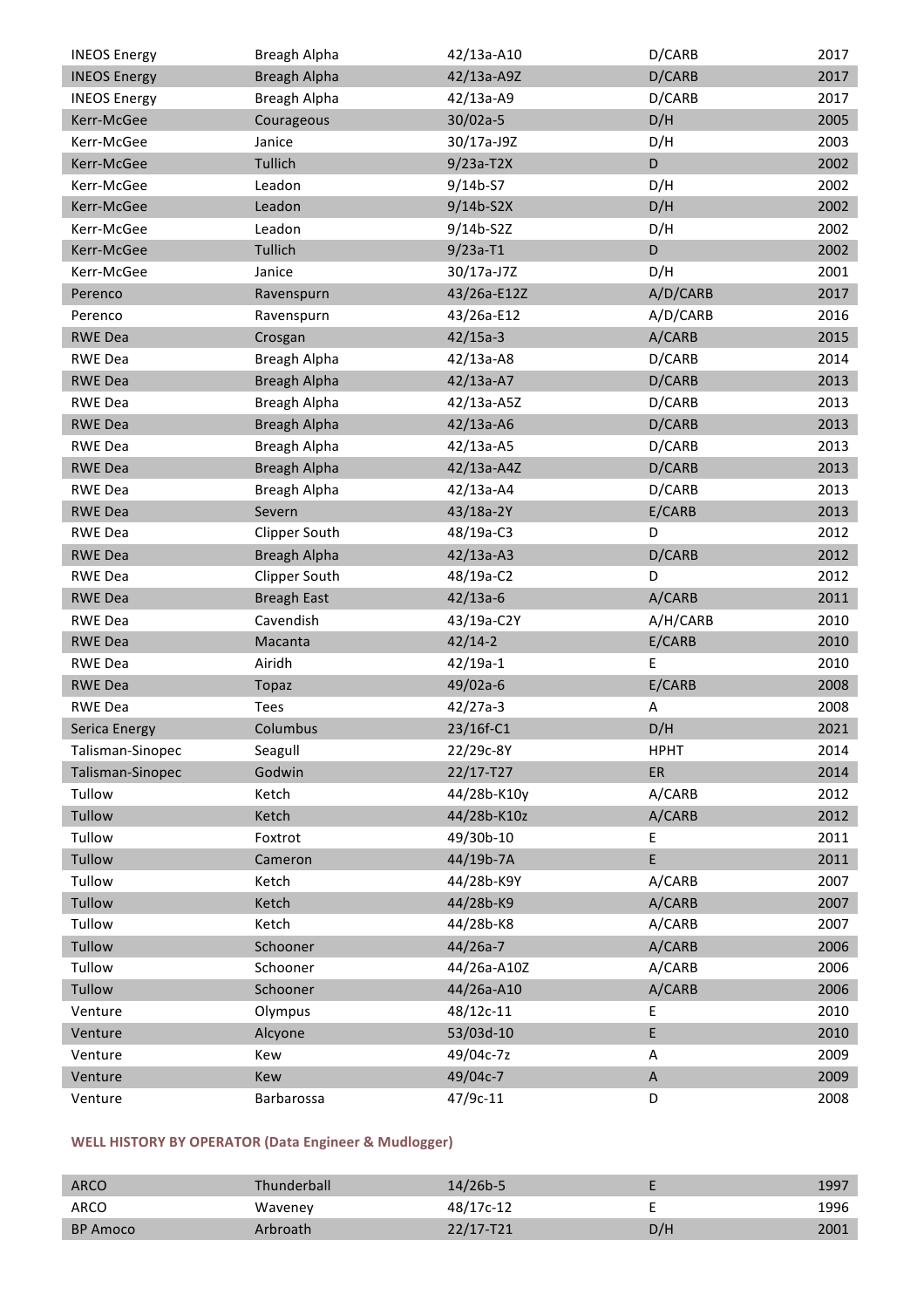| <b>BP Amoco</b> | Foinaven              | 204/19-B10a,p28b    | D/H         | 2001 |
|-----------------|-----------------------|---------------------|-------------|------|
| <b>BP Amoco</b> | Foinaven              | 204/19-B10z,p28b    | D/H         | 2001 |
| <b>BP Amoco</b> | Schiehallion          | $204/20-P$          | E           | 2001 |
| <b>BP Amoco</b> | North Davey           | 49/30a-7A           | D/H         | 2000 |
| <b>BP Amoco</b> | Schiehallion          | 204/20-LO3          | E           | 1998 |
| <b>BP Amoco</b> | Forties               | 22/06a-Various      | D/H         | 1998 |
| <b>BP Amoco</b> | Appleton Beta         | $30/11b-4$          | $\mathsf A$ | 1997 |
| <b>BP Amoco</b> | Ettrick               | 20/03a-6            | E           | 1997 |
| <b>BP Amoco</b> | Scott                 | $15/22 - 14$        | PT          | 1997 |
| <b>BP Amoco</b> | Davy                  | 49/30a-DC, DD       | D/H         | 1995 |
| <b>BP Amoco</b> | Rijn                  | P15-15              | D/H         | 2001 |
| <b>BP Amoco</b> | De Ruyter             | P11-02              | E           | 1996 |
| Conoco          | Viking                | 49/12a-K4, K4z, K5  | D/H         | 2000 |
| Conoco          | Vixen                 | 49/17-13z           | D/H         | 2000 |
| Conoco          | <b>Callisto North</b> | 49/22-N, N1, N3, N6 | D/H         | 1999 |
| Conoco          | MacCulloch            | 15/24b-W1, W1z      | E/H         | 1996 |
| Enterprise      | Nelson                | 22/11-N16y          | D/H         | 1996 |
| ExxonMobil      | Skene                 | 9/19-S4, S4z        | D/H         | 2001 |
| ExxonMobil      | Ganymede              | 49/22-Z7            | D/H         | 1998 |
| ExxonMobil      | Malory                | 48/12c-10           | A           | 1997 |
| ExxonMobil      | <b>SNS Gas Basin</b>  | 49/22-18            | E/A         | 1996 |
| ExxonMobil      | Camelot               | 53/01a-13           | A           | 1996 |
| ExxonMobil      | <b>SNS Gas Basin</b>  | 49/22-16,17         | E/A         | 1995 |
| ExxonMobil      | Gawain                | 49/29a-G2,st        | D/H         | 1995 |
| Kerr-McGee      | Leadon                | $9/14a-B,Bx,By,Bz$  | A/H         | 1999 |
| Kerr-McGee      | Lyme Bay              | $97/12 - 1$         | E           | 1995 |
| Marathon        | West Brae             | 16/06a-V1           | E           | 1997 |
| Norsk Hydro     | Namibia               | 1911-10-1           | E           | 1995 |
| Phillips        | Alison                | 49/11a-B1X, B1Y     | E/H         | 1995 |
| Premier         | Lybster               | $11/24-1$           | E           | 1996 |
| Ranger          | Anglia                | 48/18b-13           | E           | 1996 |
| Shell           | <b>Bass</b>           | $14/28a-3$          | E           | 2000 |
| Shell           | Schooner              | 44/26a-A8           | D           | 2000 |
| Shell           | Gawain                | 49/24-A1Y           | E           | 1999 |
| Talisman        | Hannay                | 20/05c-8,8Z,8Y      | D/H         | 2001 |

#### **KEY**

E - Exploration; A - Appraisal; D - Development; H - Horizontal/Deviated; HPHT - High Press/Temp; ER - Extended Reach; CARB - Carboniferous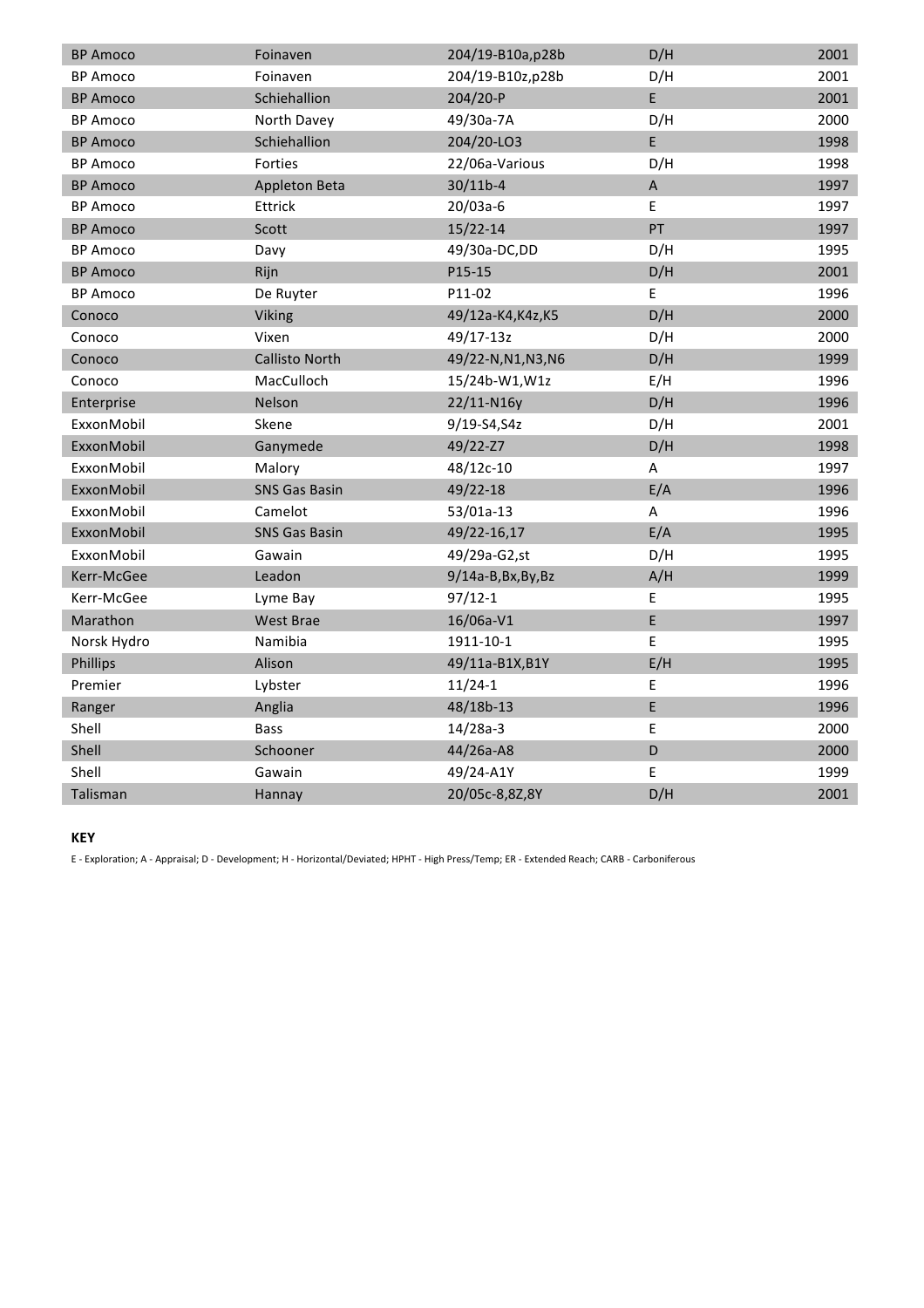

### **UK Southern North Sea - Block 42**

| <b>INEOS Energy</b> | Breagh Alpha       | 42/13a-A11   | ERD/D/CARB | 2021 |
|---------------------|--------------------|--------------|------------|------|
| <b>INEOS Energy</b> | Breagh Alpha       | $42/13a-AAZ$ | D/CARB     | 2018 |
| <b>INEOS Energy</b> | Breagh Alpha       | 42/13a-A10Z  | D/CARB     | 2017 |
| <b>INEOS Energy</b> | Breagh Alpha       | 42/13a-A10   | D/CARB     | 2017 |
| <b>INEOS Energy</b> | Breagh Alpha       | 42/13a-A9Z   | D/CARB     | 2017 |
| <b>INEOS Energy</b> | Breagh Alpha       | $42/13a-AB$  | D/CARB     | 2017 |
| RWE Dea             | Crosgan            | $42/15a-3$   | A/CARB     | 2015 |
| <b>RWE Dea</b>      | Breagh Alpha       | 42/13a-A8    | D/CARB     | 2014 |
| <b>RWE Dea</b>      | Breagh Alpha       | 42/13a-A7    | D/CARB     | 2013 |
| <b>RWE Dea</b>      | Breagh Alpha       | $42/13a-ASZ$ | D/CARB     | 2013 |
| <b>RWE Dea</b>      | Breagh Alpha       | 42/13a-A6    | D/CARB     | 2013 |
| <b>RWE Dea</b>      | Breagh Alpha       | $42/13a-AB$  | D/CARB     | 2013 |
| <b>RWE Dea</b>      | Breagh Alpha       | 42/13a-A4Z   | D/CARB     | 2013 |
| <b>RWE Dea</b>      | Breagh Alpha       | $42/13a-AA$  | D/CARB     | 2013 |
| RWE Dea             | Breagh Alpha       | $42/13a-AB$  | D/CARB     | 2012 |
| <b>RWE Dea</b>      | <b>Breagh East</b> | $42/13a-6$   | A/CARB     | 2011 |
| <b>RWE Dea</b>      | Macanta            | $42/14-2$    | E/CARB     | 2010 |
| <b>RWE Dea</b>      | Airidh             | $42/19a-1$   | E          | 2010 |
| <b>RWE Dea</b>      | <b>Tees</b>        | $42/27a-3$   | Α          | 2008 |

### **UK Southern North Sea - Block 43**

| $E.ON$   Ruhrgas | Johnston   | $43/27a-5Z$ | A/H      | 2007 |
|------------------|------------|-------------|----------|------|
| $E.ON$   Ruhrgas | Johnston   | 43/27a-5    | A/H      | 2007 |
| Perenco          | Ravenspurn | 43/26a-E12Z | A/D/CARB | 2017 |
| Perenco          | Ravenspurn | 43/26a-E12  | A/D/CARB | 2016 |
| <b>RWE Dea</b>   | Severn     | $43/18a-2Y$ | E/CARB   | 2013 |
| <b>RWE Dea</b>   | Cavendish  | 43/19a-C2Y  | A/H/CARB | 2010 |

#### **UK Southern North Sea - Block 44**

| $E.ON$   Ruhrgas | Rita     | 44/22c-12Z  | D/H    | 2008 |
|------------------|----------|-------------|--------|------|
| $E.ON$   Ruhrgas | Rita     | 44/22c-12   | D/H    | 2008 |
| Tullow           | Ketch    | 44/28b-K10y | A/CARB | 2012 |
| Tullow           | Ketch    | 44/28b-K10z | A/CARB | 2012 |
| Tullow           | Cameron  | 44/19b-7A   | E      | 2011 |
| Tullow           | Ketch    | 44/28b-K9Y  | A/CARB | 2007 |
| Tullow           | Ketch    | 44/28b-K9   | A/CARB | 2007 |
| Tullow           | Ketch    | 44/28b-K8   | A/CARB | 2007 |
| Tullow           | Schooner | $44/26a-7$  | A/CARB | 2006 |
| Tullow           | Schooner | 44/26a-A10Z | A/CARB | 2006 |
| Tullow           | Schooner | 44/26a-A10  | A/CARB | 2006 |

# **UK Southern North Sea - Block 47**

| Venture                          | <b>Barbarossa</b> | 47/09c-11  | D | 2008 |
|----------------------------------|-------------------|------------|---|------|
| UK Southern North Sea - Block 48 |                   |            |   |      |
| Dana Petroleum                   | Platypus          | $48/01a-6$ |   | 2012 |

E.ON | Ruhrgas Babbage 48/02a-B3 D/H 2010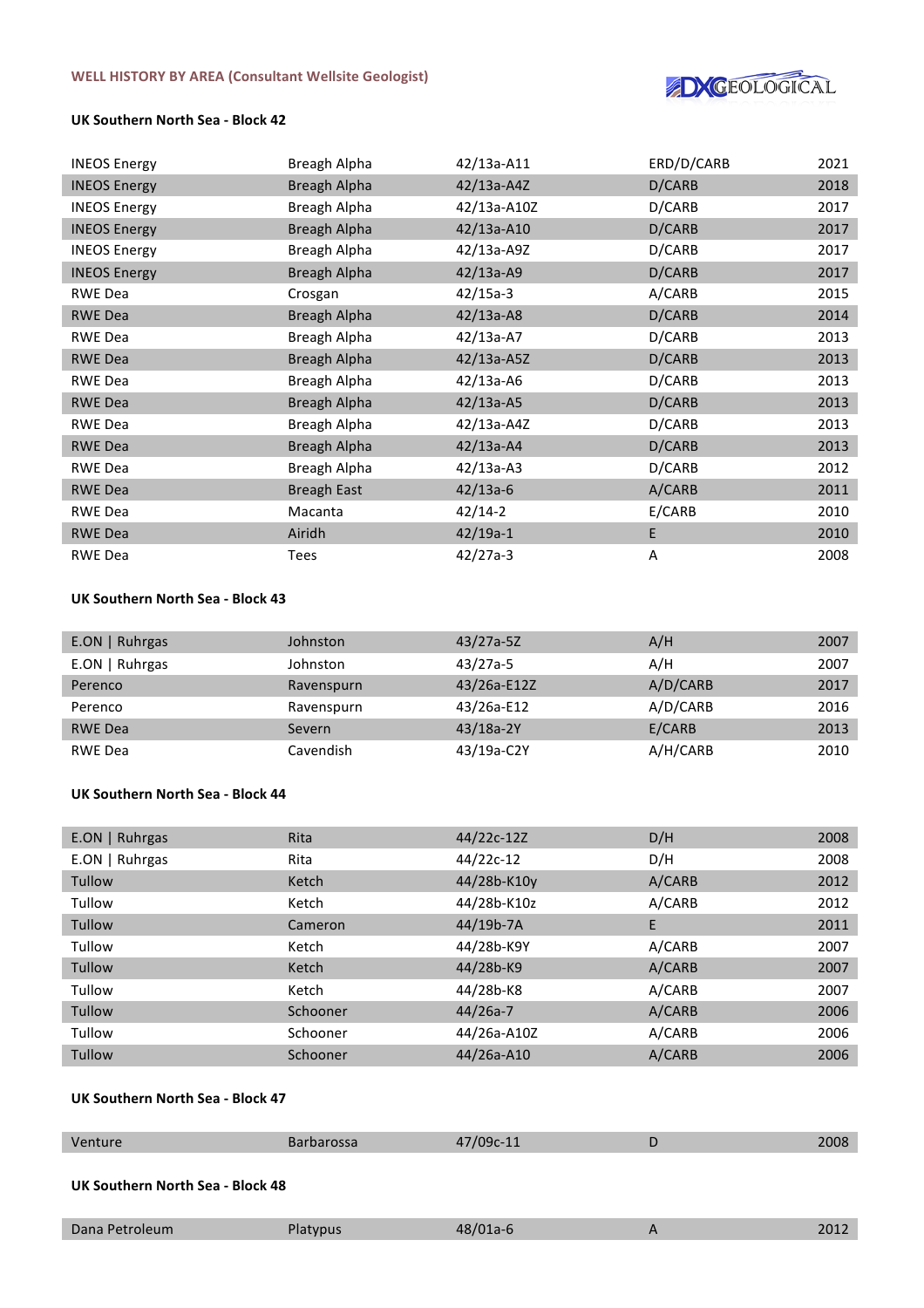| $E.ON$   Ruhrgas | <b>Babbage</b> | 48/02a-B2Z  | D/H | 2009 |
|------------------|----------------|-------------|-----|------|
| $E.ON$   Ruhrgas | Babbage        | 48/02a-B1   | D/H | 2009 |
| <b>RWE Dea</b>   | Clipper South  | $48/19a-C3$ | D   | 2012 |
| RWE Dea          | Clipper South  | 48/19a-C2   |     | 2012 |
| Venture          | Olympus        | $48/12c-11$ |     | 2010 |

### **UK Southern North Sea - Block 49**

| ExxonMobil | Gawain  | 49/29a-10 | А      | 2004 |
|------------|---------|-----------|--------|------|
| RWE Dea    | Topaz   | 49/02a-6  | E/CARB | 2008 |
| Tullow     | Foxtrot | 49/30b-10 |        | 2011 |
| Venture    | Kew     | 49/04c-7z |        | 2009 |
| Venture    | Kew     | 49/04c-7  |        | 2009 |

#### **UK Southern North Sea - Block 53**

| ExxonMobil | Camelot East | $53/02 - 11$ | 2003 |
|------------|--------------|--------------|------|
| Venture    | Alcyone      | 53/03d-10    | 2010 |

# **UK Central North Sea - Block 30**

| EnQuest    | Alma       | $30/24c$ -K7 | D   | 2016 |
|------------|------------|--------------|-----|------|
| EnQuest    | Alma       | 30/24c-W1    |     | 2015 |
| Kerr-McGee | Courageous | $30/02a-5$   | D/H | 2005 |
| Kerr-McGee | Janice     | 30/17a-J9Z   | D/H | 2003 |
| Kerr-McGee | Janice     | 30/17a-J7Z   | D/H | 2001 |

# **UK Northern North Sea - Block 211**

| EnQuest | <b>Magnus</b> | 211/12a-M65  |    | 2020 |
|---------|---------------|--------------|----|------|
| EnQuest | <b>Magnus</b> | 211/12a-M64  |    | 2019 |
| EnQuest | <b>Magnus</b> | 211/12a-M63  |    | 2018 |
| EnQuest | <b>Magnus</b> | 211/12a-M62Z | ER | 2018 |

### **UK Northern North Sea - Block 3**

| <b>Cairn Energy</b> | himera | -- |  |
|---------------------|--------|----|--|

### **UK Northern North Sea - Block 9**

| Agar             | $9/14a-17Z$    | A      | 2018 |
|------------------|----------------|--------|------|
| Kraken/Worcester | $9/02b - C4$   | D/H/ER | 2020 |
| Kraken/Worcester | 9/02b-D4 & D4Z | D/H/ER | 2020 |
| Kraken           | $9/02b-G1$     | D/H    | 2019 |
| <b>Kraken</b>    | $9/02b-G2$     | D/H    | 2019 |
| Kraken           | $9/02b - G3$   | D/H    | 2019 |
| Nevis South      | $9/13a-N12$    | A      | 2011 |
| Beryl Alpha      | $9/13a-AB2x$   | D/H    | 2007 |
| Beryl Alpha      | $9/13a-AB1$    | D      | 2005 |
| <b>Nevis</b>     | $9/13a-66v$    | A/H    | 2005 |
| <b>Nevis</b>     | $9/13a-66z$    | A/H    | 2005 |
| Beryl Bravo      | $9/13a - B65Z$ | D/H    | 2005 |
| Beryl Bravo      | $9/13a-B64Y$   | D/H    | 2004 |
| Beryl Alpha      | $9/13a-AB0z$   | D      | 2004 |
| Beryl Alpha      | $9/13a- A79$   | D/H    | 2003 |
|                  |                |        |      |

ExxonMobil Beryl Bravo 9/13a-B62 D/H 2003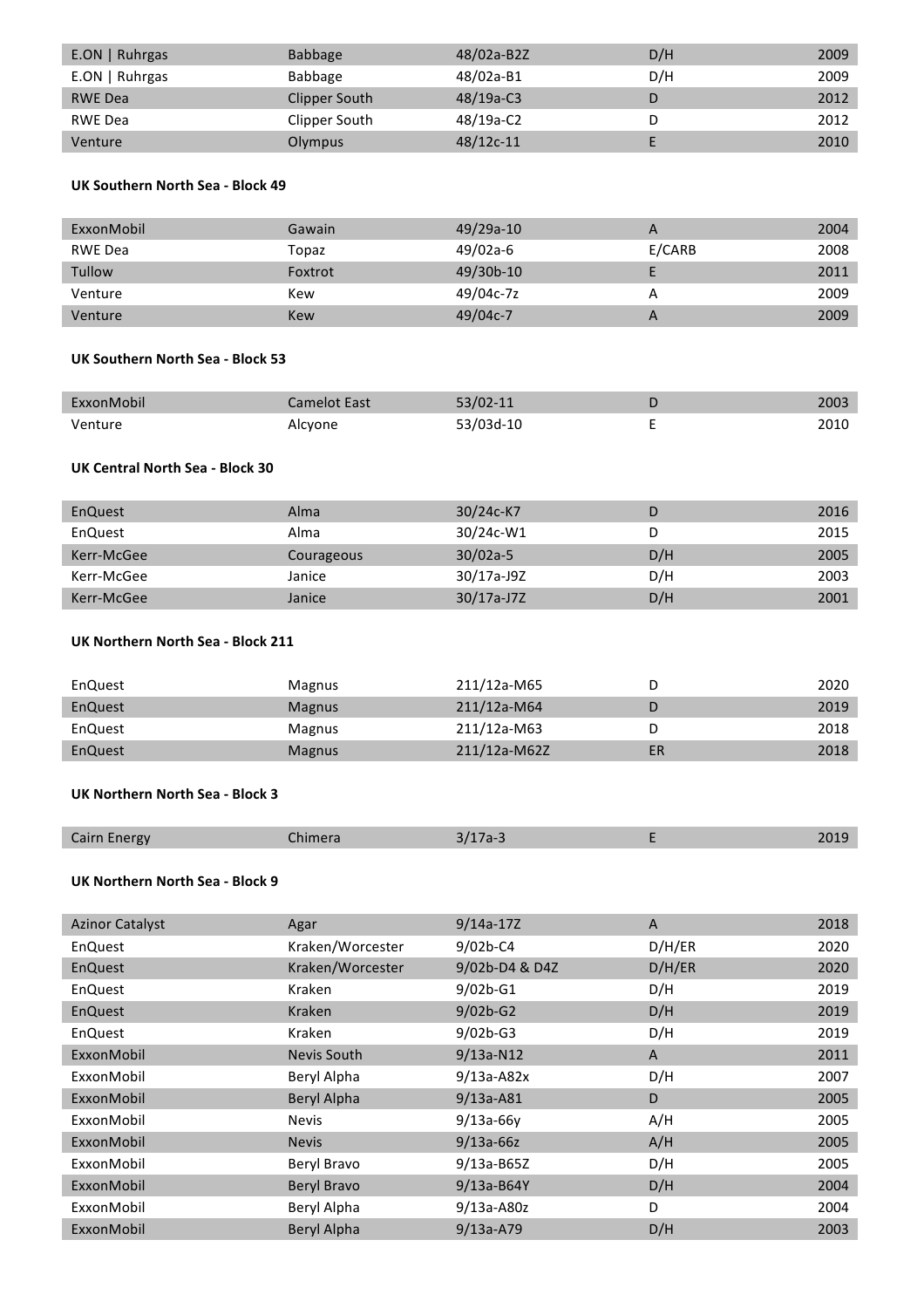| ExxonMobil | Beryl Bravo | $9/13a-B59y$  | D/H | 2003 |
|------------|-------------|---------------|-----|------|
| ExxonMobil | Beryl Bravo | $9/13a-B59z$  | D/H | 2003 |
| ExxonMobil | Beryl Bravo | $9/13a - B58$ | D   | 2003 |
| Kerr-McGee | Tullich     | $9/23a-T2X$   | D   | 2002 |
| Kerr-McGee | Leadon      | $9/14b-57$    | D/H | 2002 |
| Kerr-McGee | Leadon      | $9/14b-52X$   | D/H | 2002 |
| Kerr-McGee | Leadon      | $9/14b-52Z$   | D/H | 2002 |
| Kerr-McGee | Tullich     | $9/23a-T1$    | D   | 2002 |

# **UK Northern North Sea - Block 21**

| Anasuria              | Guillemot            | $21/25-G9$  | D/H | 2019 |
|-----------------------|----------------------|-------------|-----|------|
| Apache                | <b>Forties Delta</b> | 21/10-D51   | D/H | 2005 |
| <b>ConocoPhillips</b> | Enochdu              | 21/05a-E1Z  | D/H | 2015 |
| EnQuest               | Eagle                | $21/19a-13$ |     | 2016 |
| EnQuest               | Scolty               | $21/08a-5$  | D   | 2016 |
| EnQuest               | Gadwall              | $21/19-6Y$  | D   | 2015 |
| EnQuest               | Gadwall              | $21/19-6Z$  | D   | 2015 |

# **UK Northern North Sea - Block 22**

| Apache           | <b>Forties Echo</b> | 22/06a-E30z  | D           | 2005 |
|------------------|---------------------|--------------|-------------|------|
| Apache           | Forties Echo        | 22/06a-E29w  | D           | 2005 |
| Apache           | <b>Forties Echo</b> | 22/06a-E27   | D           | 2004 |
| Apache           | Forties Echo        | 22/06a-E26   | D           | 2004 |
| Apache           | <b>Forties Echo</b> | 22/06a-E24y  | D           | 2004 |
| <b>GDF Suez</b>  | Dalziel             | $22/16 - 6Z$ | PT          | 2015 |
| Talisman-Sinopec | Seagull             | 22/29c-8Y    | <b>HPHT</b> | 2014 |
| Talisman-Sinopec | Godwin              | 22/17-T27    | ER          | 2014 |

### **UK Northern North Sea - Block 23**

| <b>Serica Energy</b> | Forties Echo | 23/16f-C1 | D/H | 2021 |
|----------------------|--------------|-----------|-----|------|
|                      |              |           |     |      |

# WELL HISTORY BY AREA (Data Engineer & Mudlogger)

#### **UK Southern North Sea**

| Shell           | Schooner              | $44/26a-AB$         | D   | 2000 |
|-----------------|-----------------------|---------------------|-----|------|
| ExxonMobil      | Malory                | 48/12c-10           | A   | 1997 |
| <b>ARCO</b>     | Waveney               | 48/17c-12           | E   | 1996 |
| Ranger          | Anglia                | 48/18b-13           | E   | 1996 |
| <b>BP Amoco</b> | North Davey           | 49/30a-7A           | D/H | 2000 |
| ExxonMobil      | Ganymede              | 49/22-Z7            | D/H | 1998 |
| ExxonMobil      | <b>SNS Gas Basin</b>  | $49/22 - 18$        | E/A | 1996 |
| ExxonMobil      | <b>SNS Gas Basin</b>  | 49/22-16,17         | E/A | 1995 |
| ExxonMobil      | Gawain                | 49/29a-G2,st        | D/H | 1995 |
| <b>BP Amoco</b> | Davy                  | 49/30a-DC,DD        | D/H | 1995 |
| Conoco          | <b>Viking</b>         | 49/12a-K4, K4z, K5  | D/H | 2000 |
| Conoco          | Vixen                 | 49/17-13z           | D/H | 2000 |
| Conoco          | <b>Callisto North</b> | 49/22-N, N1, N3, N6 | D/H | 1999 |
| Phillips        | Alison                | 49/11a-B1X, B1Y     | E/H | 1995 |
| Shell           | Gawain                | 49/24-A1Y           | E   | 1999 |
| ExxonMobil      | Camelot               | 53/01a-13           | A   | 1996 |
|                 |                       |                     |     |      |